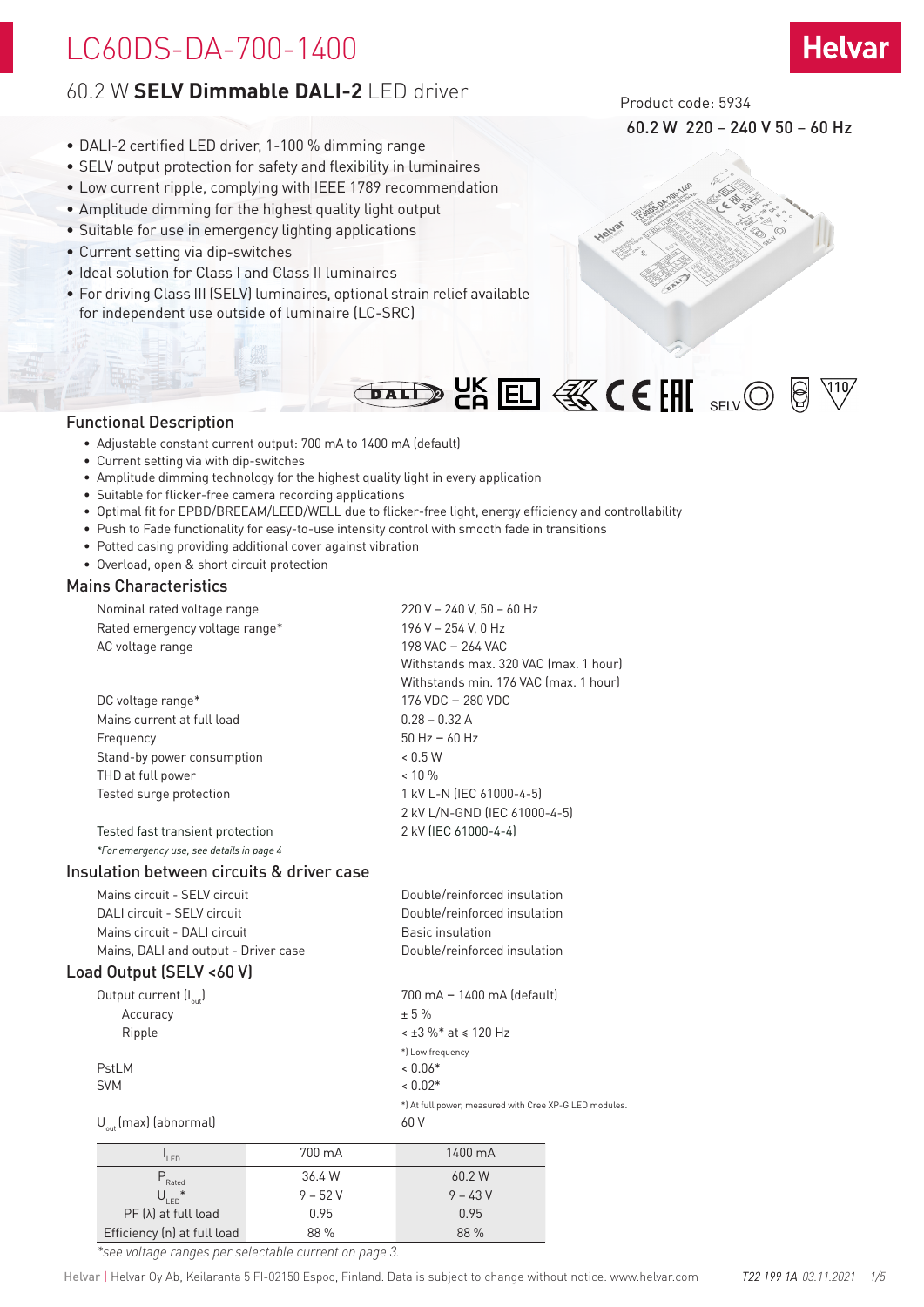## Operating window



*Note: 1) Dimming between 1 - 100 % possible across the operating window, restricted by the absolute minimum dimming current of 10 mA 2) Current value is adjustable in steps via dip-switch. See dip-switch settings in page 3 for details.*

Driver performance



### Operating Conditions and Characteristics

| Absolute highest allowed t point temperature | 90 °C                               |
|----------------------------------------------|-------------------------------------|
| Tc life (50 000 h) temperature               | 85°C                                |
| Ambient temperature range                    | $-20$ °C $$ +50 °C*                 |
| Storage temperature range                    | $-40$ °C $\ldots$ +80 °C            |
| Maximum relative humidity                    | No condensation                     |
| Life time (90 % survival rate)               | 50 000 h, at t <sub>r</sub> = 85 °C |
|                                              | 30 000 h, at t <sub>r</sub> = 90 °C |

\*) For other than independent use, higher t<sub>a</sub> of the controlgear possible as long as highest allowed t<sub>c</sub> point temperature is not exceeded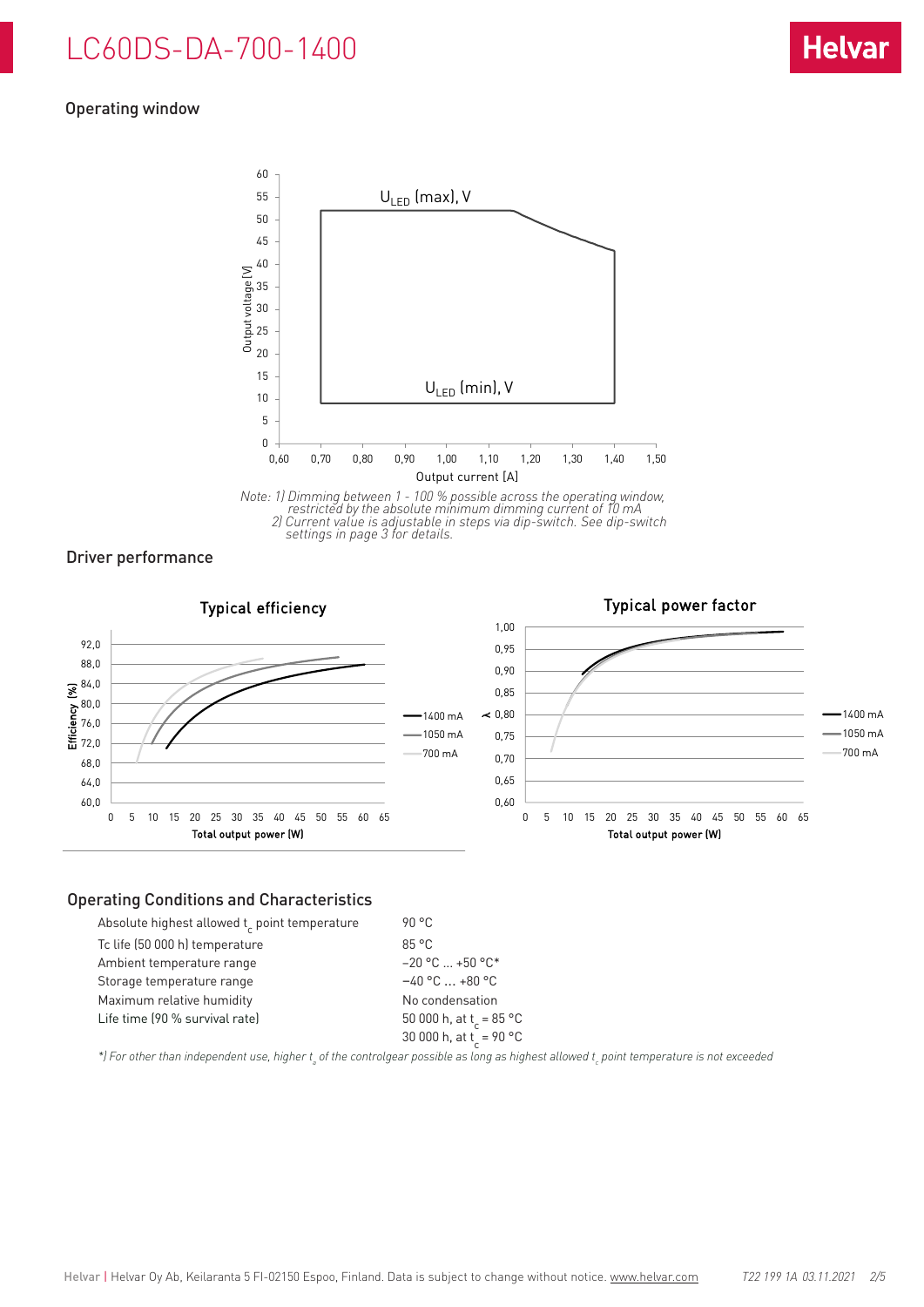# Amplitude dimming technology



LC60DS-DA-700-1400 LED driver implements amplitude dimming technology across whole dimming range. Amplitude dimming offers the best available technology for dimming the light output in an accurate and flicker-free way to ensure high quality lighting in even the most demanding situations such as camera recording applications. Amplitude dimming technology complies with IEEE 1789-2015 recommendations of current modulation to mitigate health risks to viewers.

## Quantity of drivers per miniature circuit breaker 16 A Type C

| Based on inrush current I <sub>peak</sub> | Typ. peak inrush current I <sub>peak</sub> | $1/2$ value time. $\Delta t$ |
|-------------------------------------------|--------------------------------------------|------------------------------|
| 39 pcs                                    | 30 A                                       | 195 us                       |

CONVERSION TABLE FOR OTHER TYPES OF MINIATURE CIRCUIT BREAKER  $\begin{bmatrix} 1 & 0 \\ 0 & 1 \end{bmatrix}$ 

| <b>MCB</b><br>type | <b>Relative quantity of</b><br><b>LED drivers</b> |
|--------------------|---------------------------------------------------|
| <b>B10A</b>        | 37%                                               |
| <b>B</b> 16 A      | 60%                                               |
| <b>B 20 A</b>      | 75 %                                              |
| C 10 A             | 62%                                               |
| C 16 A             | 100 % (see table above)                           |
| C 20 A             | 125 %                                             |
|                    |                                                   |

## CONTINOUS CURRENT

Total continous current of the drivers and installation environment must always be considered and taken into calculations when installing drivers behind miniature circuit breaker. Example calculation of total drivers amount limited by continous current: n( $I_{\text{cont}}$ ) = (16 A ( $I_{\text{nom,Ta}}$ ) / "nominal mains current with full load") x 0.76). This calculation is an example according to recommended precautions due to multiple adjacent circuit breakers (> 9 MCBs) and installation environment (T $_{\rm a}$  30 degrees); variables may vary according to the use case. Both inrush current and continous current calculations are based on ABB S200 series circuit breakers. More specific information in ABB series S200 circuit breaker documentation.

NOTE! Type C MCB's are strongly recommended to use with LED lighting. Please see more details in "MCB information" document in each driver product page in "downloads & links" section.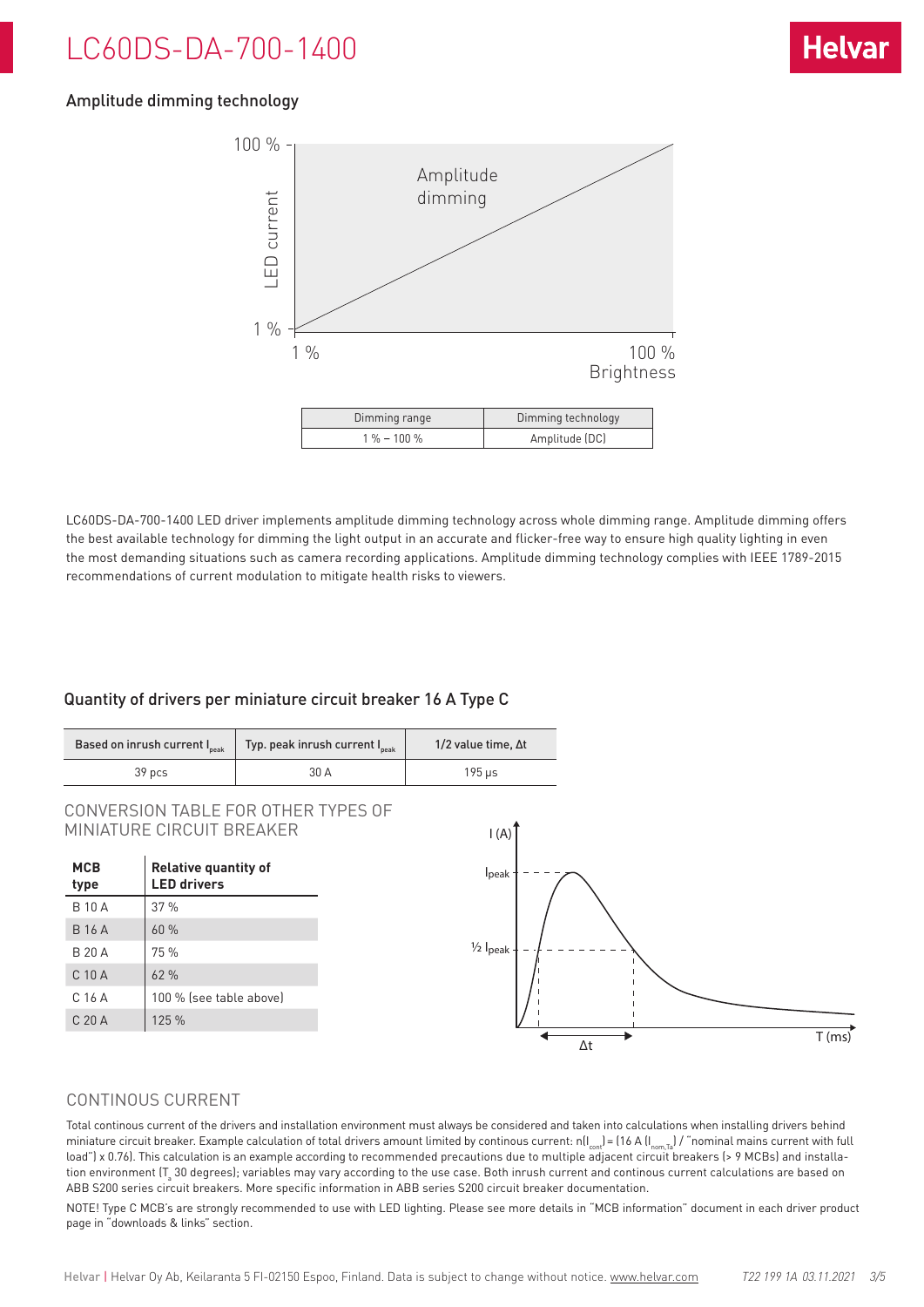# Connections and Mechanical Data

| Wire size                         | $0.5$ mm <sup>2</sup> – 1.5 mm <sup>2</sup> |
|-----------------------------------|---------------------------------------------|
| Wire type                         | Solid core and fine-stranded                |
| Wire insulation                   | According to EN 60598                       |
| Maximum driver to LED wire length | 1.5 <sub>m</sub>                            |
| Weight                            | 357.3 g                                     |
| IP rating                         | IP <sub>20</sub>                            |
|                                   |                                             |

# Connections



*Note:* 

*• Not suitable for load side switching operation*

## Dimensions (mm)



In LC60DS-DA-700-1400, the current can be set with dip-switches. With each combination of switch setup, a different output current value can be set. The maximum value can be reached with the all dip-switches set to "1" (pushed towards to the label, see connections picture above) and minimum with all switches set to "0". The output current values according to the dip-switch settings are presented below.

## Dip-switch combinations, output currents and voltage ranges (Nominal  $I_{out}$  (±5 % tol.))

| <b>Dip-Switch combination</b> | 1111      | 0111       | 1011       | 0011      | 1101      | 0101      | 1001      | 0001                     |
|-------------------------------|-----------|------------|------------|-----------|-----------|-----------|-----------|--------------------------|
| $I_{\text{out}}$ (mA)         | 1400      | 1350       | 1300       | 1250      | 1200      | 1150      | 1100      | 1050                     |
| Voltage range                 | $9 - 43V$ | $9 - 44 V$ | $9 - 46 V$ | $9 - 48V$ | $9 - 50V$ | $9 - 52V$ | $9 - 52V$ | $9 - 52V$                |
| <b>Dip-Switch combination</b> | 1110      | 0110       | 1010       | 0010      | 1100      | 0100      | 1000      |                          |
| $I_{\text{out}}$ (mA)         | 1000      | 950        | 900        | 850       | 800       | 750       | 700       | $\overline{\phantom{a}}$ |
| Voltage range                 | $9 - 52V$ | $9 - 52V$  | $9 - 52V$  | $9 - 52V$ | $9 - 52V$ | $9 - 52V$ | $9 - 52V$ |                          |